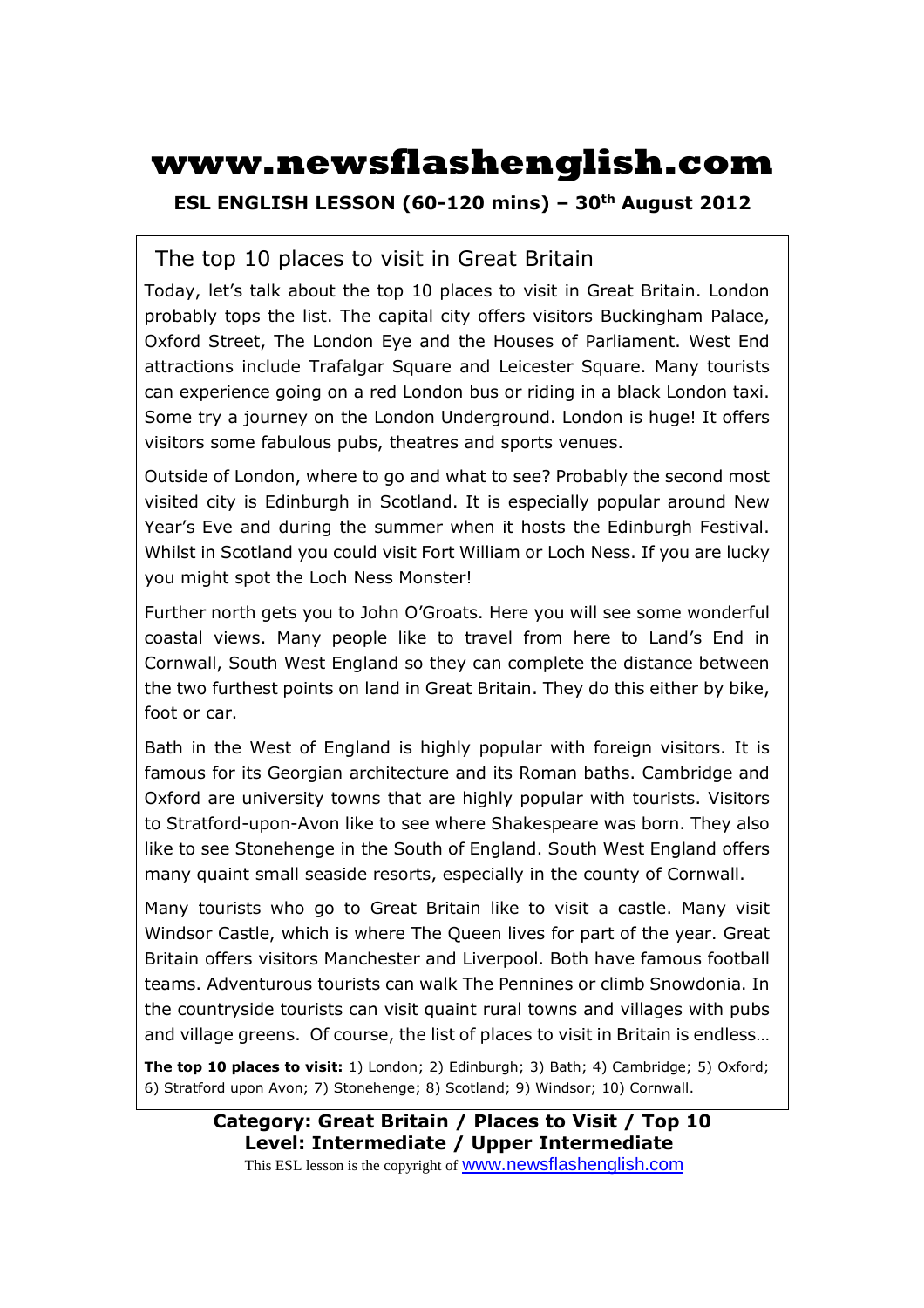| The top 10 places to visit in Great Britain<br>Five cities/towns to visit in Great Britain<br>4)<br>What might you see there?<br>Five castles/museums to visit<br>4)<br>What might you see there?<br>Five typically British places to visit |
|---------------------------------------------------------------------------------------------------------------------------------------------------------------------------------------------------------------------------------------------|
|                                                                                                                                                                                                                                             |
|                                                                                                                                                                                                                                             |
|                                                                                                                                                                                                                                             |
|                                                                                                                                                                                                                                             |
|                                                                                                                                                                                                                                             |
|                                                                                                                                                                                                                                             |
|                                                                                                                                                                                                                                             |
|                                                                                                                                                                                                                                             |
|                                                                                                                                                                                                                                             |
|                                                                                                                                                                                                                                             |
|                                                                                                                                                                                                                                             |
|                                                                                                                                                                                                                                             |
|                                                                                                                                                                                                                                             |
|                                                                                                                                                                                                                                             |
|                                                                                                                                                                                                                                             |
|                                                                                                                                                                                                                                             |
|                                                                                                                                                                                                                                             |
|                                                                                                                                                                                                                                             |
|                                                                                                                                                                                                                                             |
|                                                                                                                                                                                                                                             |
|                                                                                                                                                                                                                                             |
|                                                                                                                                                                                                                                             |
|                                                                                                                                                                                                                                             |
| What might you see there?                                                                                                                                                                                                                   |
|                                                                                                                                                                                                                                             |
| Five typical British things to see in Great Britain                                                                                                                                                                                         |
|                                                                                                                                                                                                                                             |
|                                                                                                                                                                                                                                             |
|                                                                                                                                                                                                                                             |
|                                                                                                                                                                                                                                             |
| 4)                                                                                                                                                                                                                                          |
|                                                                                                                                                                                                                                             |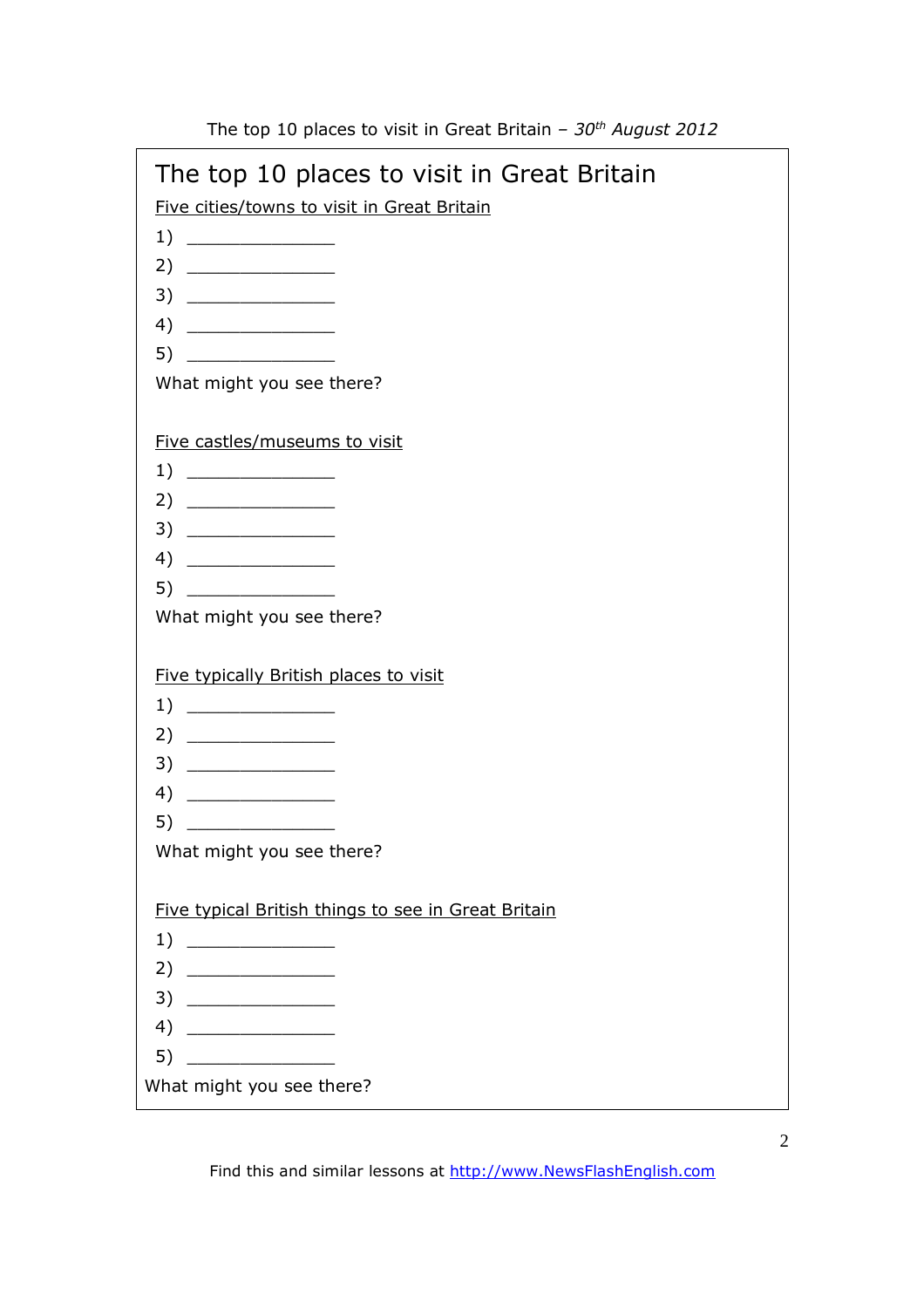### **EXERCISES**

1. Great Britain: Think of three things you know about Great Britain. Go round the room swapping details with others.

2. Dictation: The teacher will read four to six lines of the article slowly and clearly. Students will write down what they hear. The teacher will repeat the passage slowly again. Self-correct your work from page one - filling in spaces and correcting mistakes. Be honest with yourself on the number of errors. Advise the teacher of your total number of errors. Less than five is very good. Ten is acceptable. Any more is room for improvement! More than twenty - you need to do some work!

3. Reading: The students should now read the article aloud, swapping readers every paragraph.

4. Vocabulary: Students should now look through the article and underline any vocabulary they do not know. Look in dictionaries. Discuss and help each other out. The teacher will go through and explain any unknown words or phrases.

5. The article: Students should look through the article with the teacher.

- a) What is the article about?
- b) What do you think about the article?
- c) Discuss the article.

6. Geography: Great Britain: Where is Great Britain? What countries and islands make up Great Britain? Draw a map on the board then **look on Google maps** to help you.

7. Great Britain: In pairs choose five places you might visit in Great Britain if you were visiting the country. Then add five places of your own you might like to see. Write them below. Discuss together.

| From the article | Your thoughts |
|------------------|---------------|
|                  |               |
|                  |               |
|                  |               |
|                  |               |
|                  |               |

**The teacher** will choose some pairs to discuss their findings in front of the class.

8. Let's roleplay 1: Radio London: In pairs/groups. One of you is the interviewer. The others are one of the following people. You are in the *Radio London*  radio studio. Today's interview is about: *Great Britain.* 

| A tourist         | A Welch person    |  |
|-------------------|-------------------|--|
| An English person | A Scottish person |  |

**The teacher** will choose some pairs to roleplay their interview in front of the class.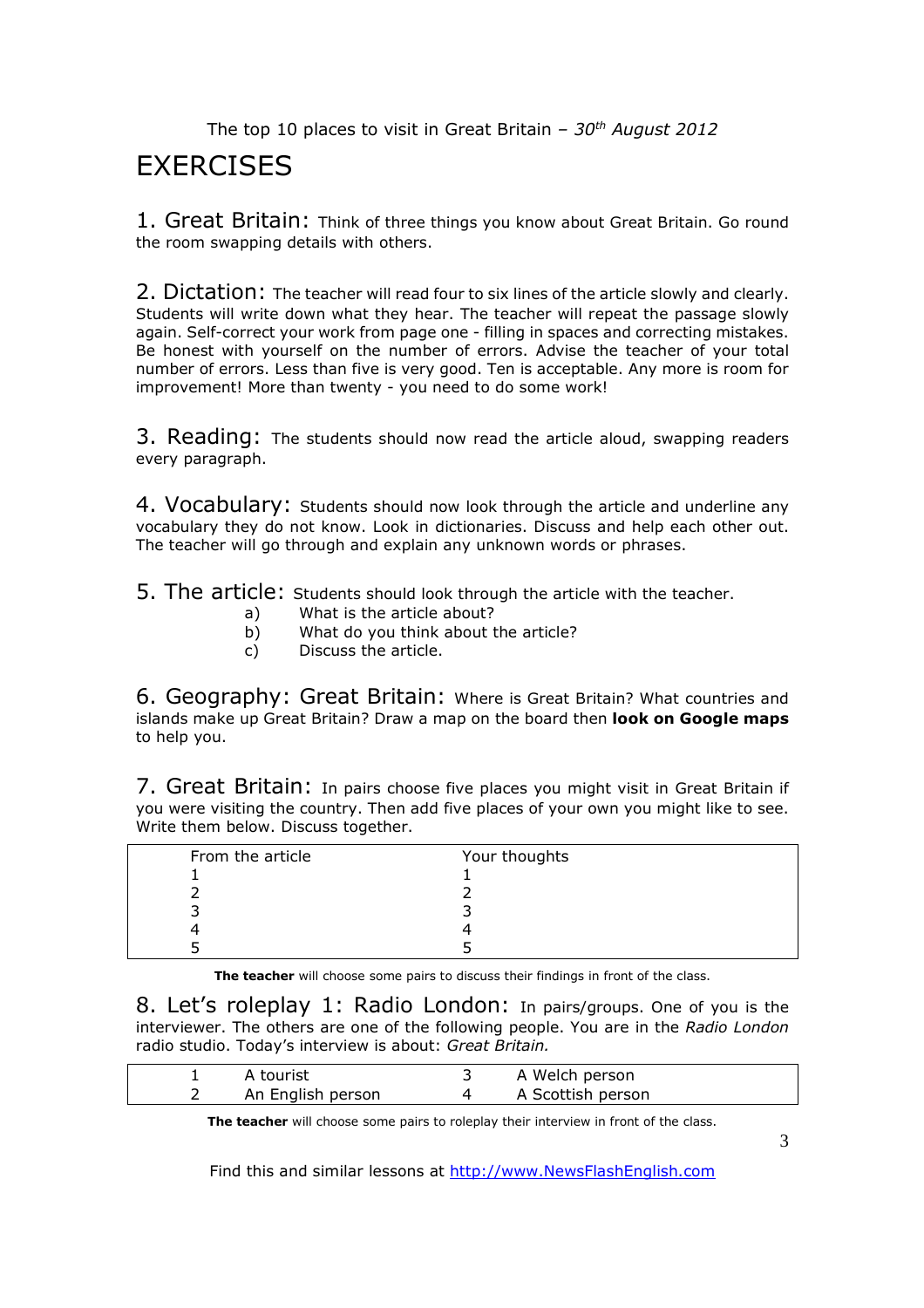9. Let's think! In pairs. On the board write as many words as you can to do with *Great Britain*. *One-two minutes.* Compare with other teams. Using your words compile a short dialogue together.

10. Let's roleplay 2: In pairs. You are in a bar in London. Start a conversation about '*Great Britain' 5-minutes.* 

11. Let's do 'The Article Quiz': Have the students quiz each other in pairs. They score a point for each correct answer and half a point each time they have to look at the article for help. See who can get the highest score!

#### **Student A**

- 1) What is No 7 on the list?<br>2) Where is Bath?
- Where is Bath?
- 3) Name the castle.
- 4) What can adventurous tourists do?<br>5) Where was Shakespeare born?
- Where was Shakespeare born?

#### **Student B**

- 1) What might you see in Loch Ness?
- 2) What are the three ways to travel around London?
- 3) Name three things that you can see in London.
- 4) What can you see in Bath?
- 5) What can you see in the countryside?

12. Let's play a game: In a circle play the following game:

*I went to Great Britain and I saw…*

The rules are simple – each person has to repeat what has been said by the person on their right then they add one more place. If you forget anything that has previously been said you are eliminated! *The teacher can judge the game. 10 minutes.*

13. Presentation: In pairs, groups or individually: Prepare in class or at home a two minute presentation on: *Great Britain*. Stand at the front of the class to give your presentation to the class. The class can vote on the best presentation. Class – After the presentations go through the good and weak points on each presentation. Learn from the results.

14. A week in Great Britain: In pairs, imagine you have just been on a week's holiday in Great Britain. Discuss what you saw!

15. Let's write an e-mail: Write and send a 200 word e-mail to your teacher about*: Great Britain.* Your e-mail can be read out in class.

16. Sentence starters: Finish these sentence starters. Correct your mistakes. Compare what other people have written.

- a) Great Britain **And Allie** and Allie and Allie and Allie and Allie and Allie and Allie and Allie and Allie and A
- b) Scotland \_\_\_\_\_\_\_\_\_\_\_\_\_\_\_\_\_\_\_\_\_\_\_\_\_\_\_\_\_\_\_\_\_\_\_\_\_\_\_\_\_\_\_\_\_\_\_\_\_\_\_\_\_\_
- c) Tourists \_\_\_\_\_\_\_\_\_\_\_\_\_\_\_\_\_\_\_\_\_\_\_\_\_\_\_\_\_\_\_\_\_\_\_\_\_\_\_\_\_\_\_\_\_\_\_\_\_\_\_\_\_\_\_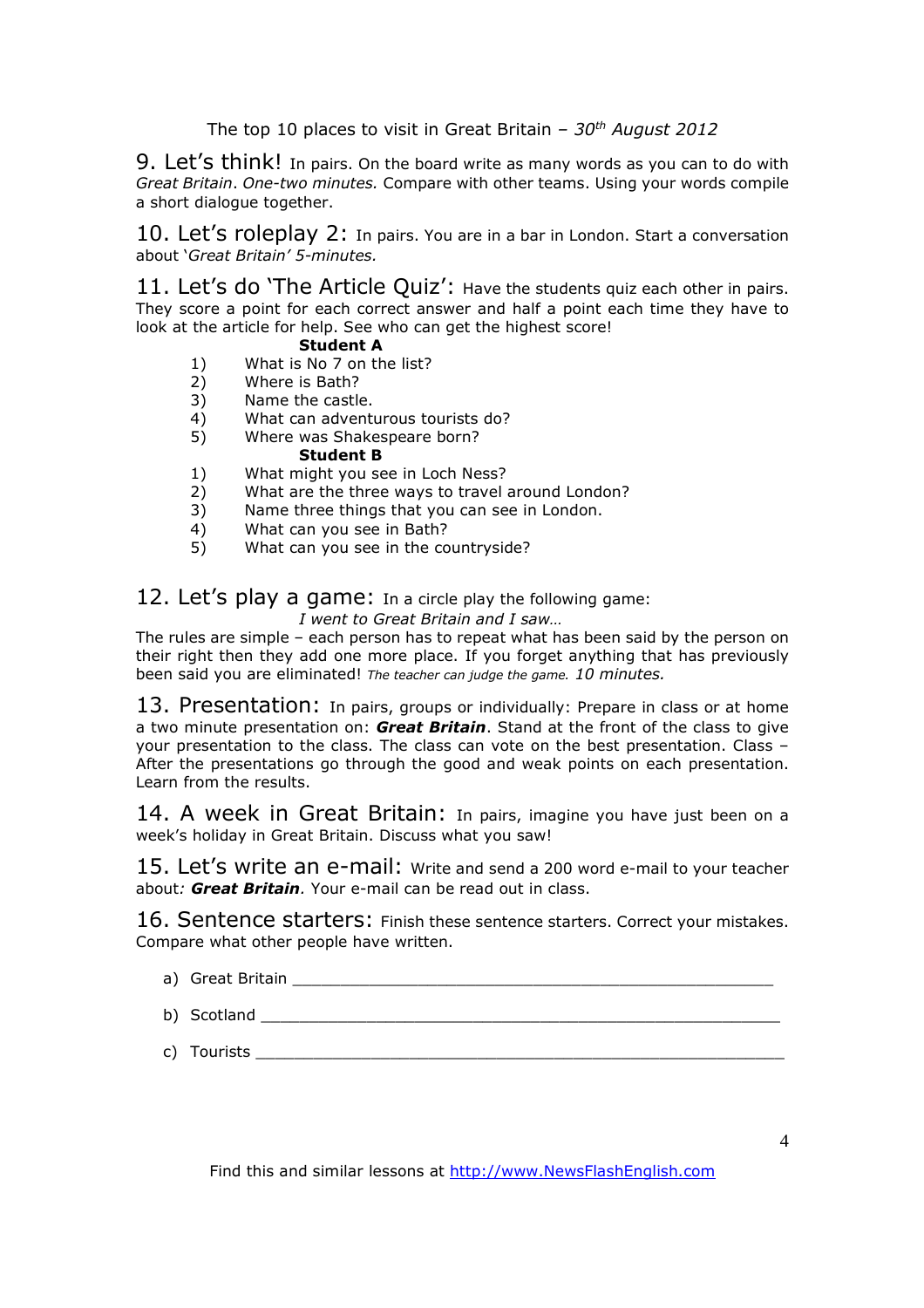#### DISCUSSION

#### **Student A questions**

- 1) Did the headline make you want to read the article?<br>2) Have you ever been on a London bus or in a London
- Have you ever been on a London bus or in a London taxi?
- 3) What makes Scotland special?
- 4) Have you considered visiting Wales?
- 5) What do you think of British villages?
- 6) What can you say about Stonehenge?
- 7) Would you consider a visit to Windsor?
- 8) How would you travel around Great Britain if you were visiting the country?
- 9) Could you cycle between John O'Groats and Land's End?
- 10) Have you learnt anything in today's English lesson?

#### **Student B questions**

- 1) What do you think about what you've read?
- 2) Will you be going to visit London this year?
- 3) What do you like to visit in London?
- 4) What makes Great Britain great?
- 5) Why is Cambridge and Oxford popular with visitors?
- 6) What do you think of Cornwall?
- 7) What about a trip to Manchester or Liverpool? What could you see?<br>8) Are you adventurous?
- Are you adventurous?
- 9) Would you consider a walking holiday along the Pennines or a climb up Snowdonia?
- 10) Did you like this discussion?

### SPEAKING

#### Let's discuss! Great Britain

*Allow 10-15 minutes – As a class / small groups / pairs / 1 to 1*

20 things about Great Britain

The teacher can moderate the session.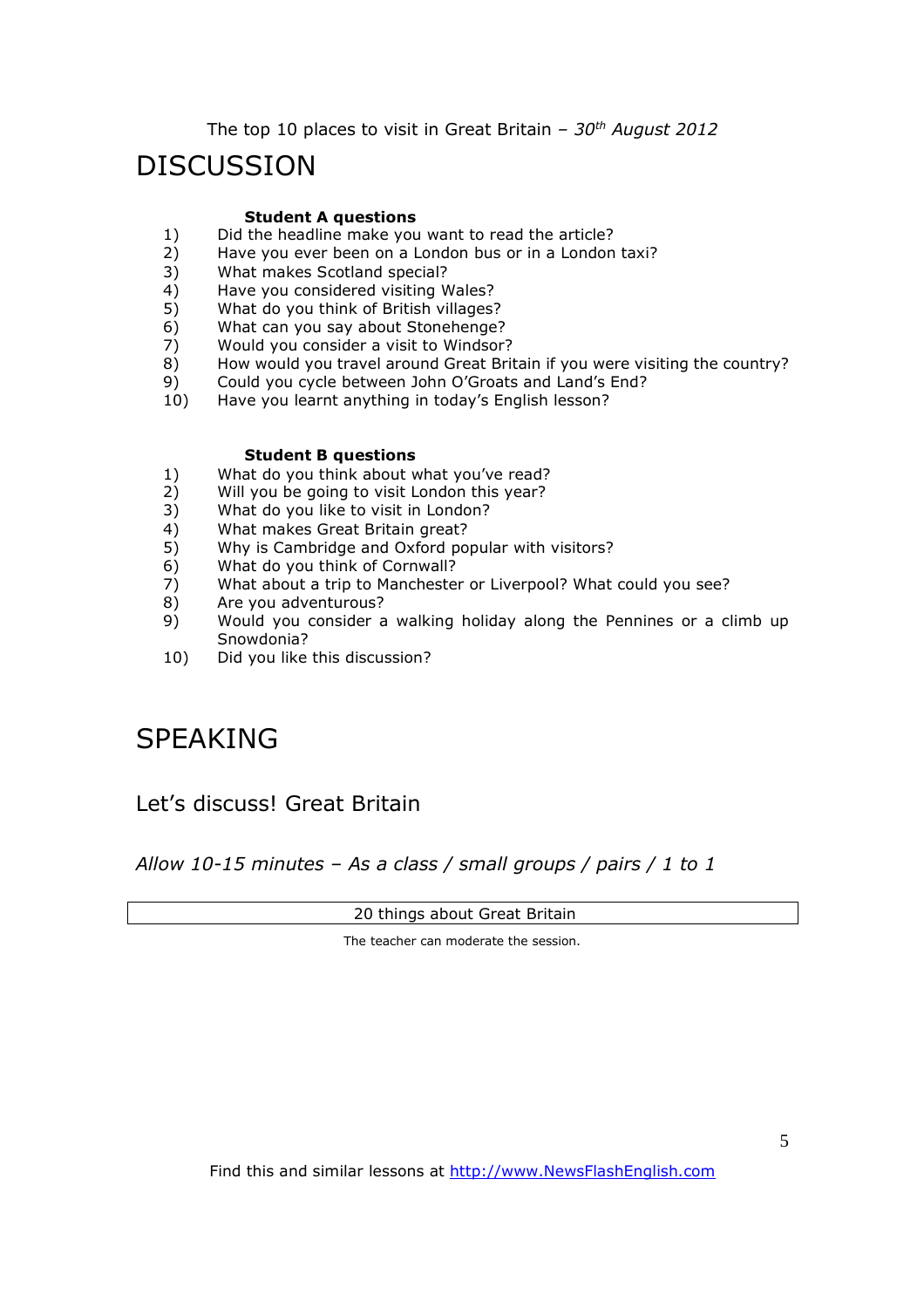## GAP FILL: READING: edited

*Put the words into the gaps in the text.* 

| The top 10 places to visit in Great Britain                                                                                                                                                        | theatres   |
|----------------------------------------------------------------------------------------------------------------------------------------------------------------------------------------------------|------------|
| Today, let's talk about the top 10 (1) _____ to visit in Great<br>Britain. London probably tops the list. The capital city offers<br>visitors Buckingham Palace, Oxford Street, The London Eye and | probably   |
| the Houses of Parliament. West End attractions include Trafalgar<br>Square and Leicester Square. Many (2) _____ can experience                                                                     | summer     |
| going on a red London bus or riding in a black London (3)______.<br>Some try a (4)______ on the London Underground. London is                                                                      | venues     |
| huge! It offers visitors some fabulous pubs, (5) _____ and sports<br>$(6)$ __________.                                                                                                             | journey    |
| Outside of London, where to go and what to see? (7) ______ the<br>second most visited city is Edinburgh in Scotland. It is especially                                                              | taxi       |
| popular around New Year's Eve and during the (8)_____ when it<br>hosts the Edinburgh Festival. Whilst in Scotland you could visit                                                                  | tourists   |
| Fort William or Loch Ness. If you are lucky you might spot the<br>Loch Ness Monster!                                                                                                               | places     |
| Further north gets you to John O'Groats. Here you will see some                                                                                                                                    |            |
| (1) coastal views. Many people like to travel from here to<br>Land's End in Cornwall, South West England so they can complete                                                                      | especially |
| the distance between the two furthest points on land in Great<br>Britain. They do this (2)_____ by bike, foot or car.                                                                              | famous     |
| Bath in the West of England is highly popular with foreign visitors.                                                                                                                               | quaint     |
| It is (3) ______ for its Georgian architecture and its Roman baths.<br>Cambridge and Oxford are university towns that are highly                                                                   | both       |
| popular with tourists. Visitors to Stratford-upon-Avon like to see<br>where Shakespeare was born. They also like to see Stonehenge                                                                 | either     |
| in the South of England. South West England offers many                                                                                                                                            | rural      |
| $(4)$ small seaside resorts, $(5)$ in the county of<br>Cornwall. Many tourists who go to Great Britain like to visit a                                                                             | wonderful  |
| castle. Many visit Windsor Castle, which is where The Queen lives<br>for part of the year. Great Britain offers visitors Manchester and                                                            | quaint     |
| Liverpool. (6)______ have famous football teams. Adventurous<br>tourists can walk The Pennines or climb Snowdonia. In the                                                                          |            |
| countryside tourists can visit $(7)$ $(8)$ $(8)$ towns and                                                                                                                                         |            |
| villages with pubs and village greens.                                                                                                                                                             |            |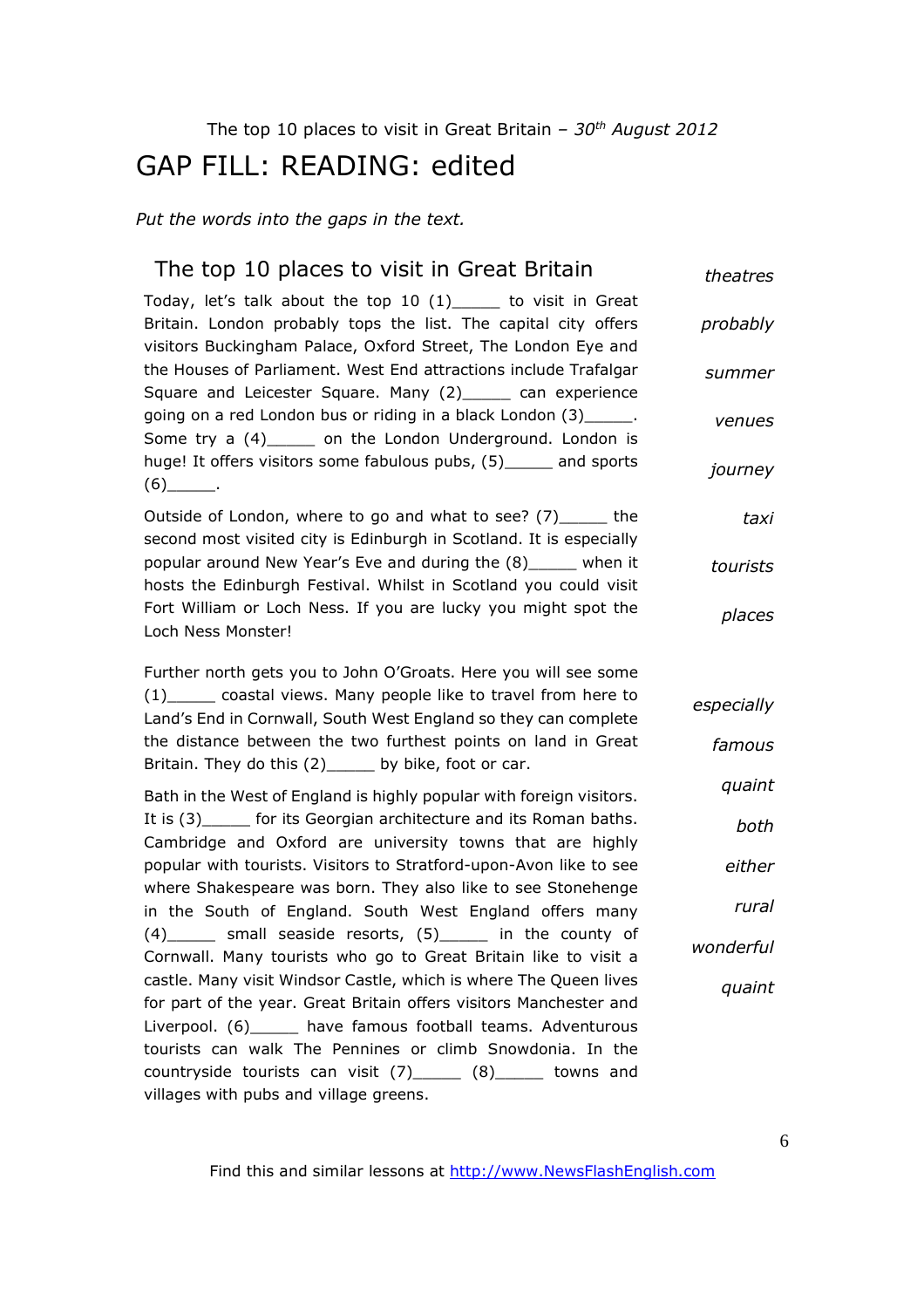#### GRAMMAR: edited

Put the words into the gaps in the text.

| The top 10 places to visit in Great Britain                                                                                         | can |
|-------------------------------------------------------------------------------------------------------------------------------------|-----|
| Today, let's talk about $(1)$ top 10 places to visit $(2)$ Great                                                                    |     |
| Britain. London probably tops the list. The capital city offers<br>visitors Buckingham Palace, Oxford Street, The London Eye and    | you |
| the Houses of Parliament. West End attractions include Trafalgar<br>Square and Leicester Square. Many tourists (3) experience       | and |
| going on a red London bus (4) _ riding in a black London taxi.<br>Some try a journey on the London Underground. London is huge!     | the |
| (5) offers visitors some fabulous pubs, theatres (6) sports<br>venues.                                                              | in  |
| Outside of London, where to go and what to see? Probably the<br>second most visited city is Edinburgh in Scotland. It is especially | or  |
| popular around New Year's Eve and during the summer when it<br>hosts the Edinburgh Festival. Whilst in Scotland you could visit     | if  |
| Fort William or Loch Ness. (7) __ you are lucky (8) __ might spot                                                                   | it  |
| the Loch Ness Monster!                                                                                                              |     |

Further north gets you to John O'Groats. Here you will see some wonderful coastal views. Many people like to travel from here to Land's End in Cornwall, South West England so they can complete the distance between the two furthest points on land in Great Britain.  $(1)$  do  $(2)$  either by bike, foot or car. *this where*

Bath in the West of England is highly popular with foreign visitors. It is famous for its Georgian architecture and its Roman baths. Cambridge and Oxford are university towns (3) are highly popular with tourists. Visitors to Stratford-upon-Avon like to see where Shakespeare was born. They (4) like to see Stonehenge in the South of England. South West England offers (5) guaint small seaside resorts, especially in the county of Cornwall. Many tourists who go to Great Britain like to visit a castle. Many visit Windsor Castle,  $(6)$  is  $(7)$  The Queen lives for part of the year. Great Britain offers visitors Manchester and Liverpool. Both have famous football teams. Adventurous tourists can walk The Pennines or climb Snowdonia. In the countryside tourists can visit quaint rural towns and villages (8) \_ pubs and village greens. *they also which that with many*